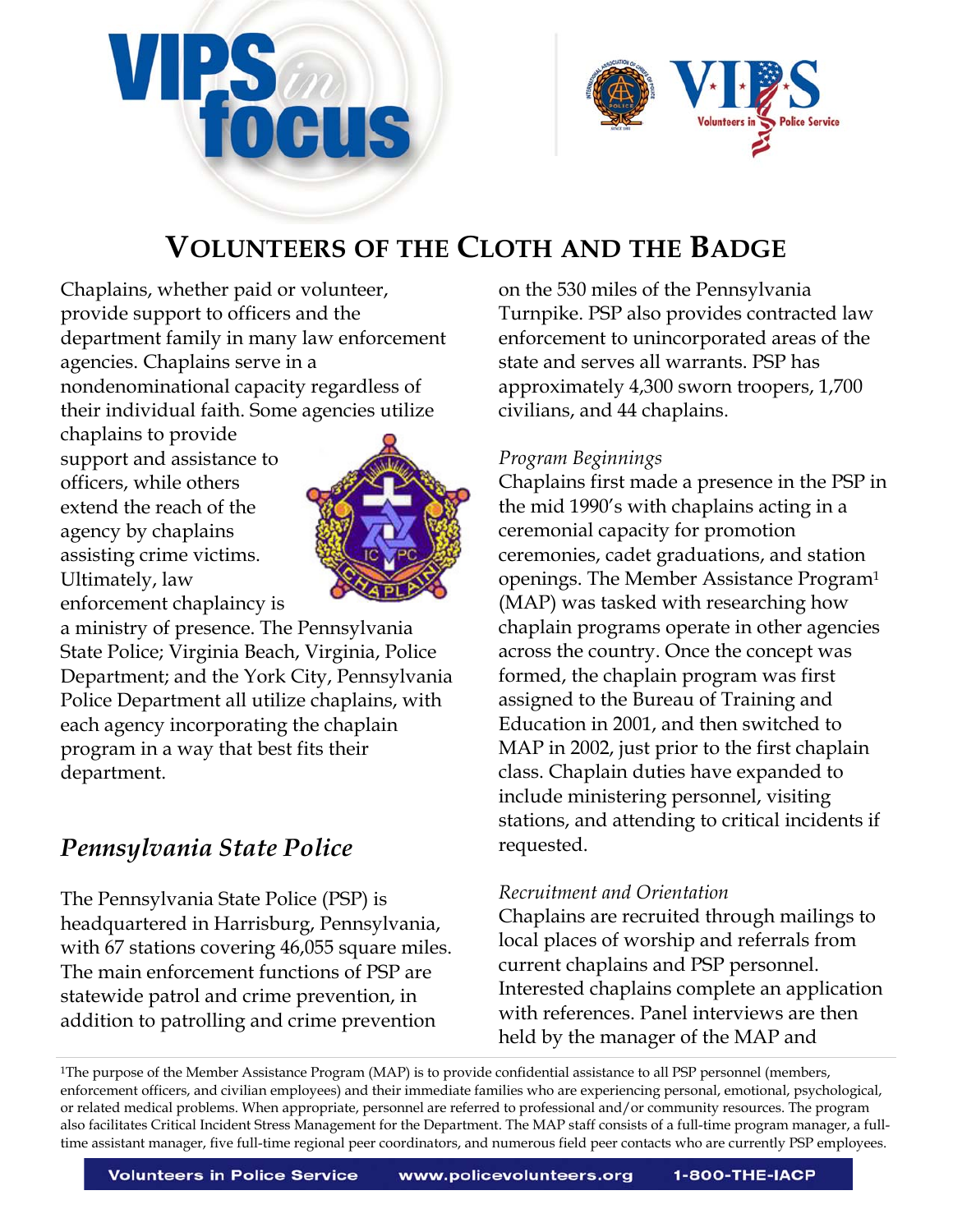chaplain programs, MAP program assistant manager, a regional peer coordinator, and the senior chaplain. A portion of the interview is dedicated to role-playing situations to determine what chaplains' initial responses would be to certain conversations or events. Once all interviews are completed, all names for consideration are given to the Commissioner of PSP for final approval. All new chaplains meet for a two-day orientation and training session at the PSP training academy. Chaplains receive a manual which reviews the program rules and regulations and highlights best practices. Chaplains also receive a windbreaker with reflective lettering on the back to identify them as PSP Chaplains and an ID card.



# *Regular Training*

Chaplains receive annual training with guest speakers and training topics recommended by the program manager and the senior chaplain. Topics are usually generated by incidents or situations that chaplains have attended to in recent months, such as a trooper suicide. Since chaplains are spread out all over the state, if someone is unable to make the training, the regional peer coordinator will bring the materials to the chaplain. The regional peer coordinator also assists new chaplains by introducing them to the command staff and stations in their area. It is then up to each chaplain to visit the

stations and let the troopers and staff become comfortable with them. Each regional peer coordinator hosts quarterly meetings with the chaplains in their region, the MAP program manager checks in with chaplains through phone calls on a regular basis, and the senior chaplain is available to assist chaplains with becoming at ease with troopers. PSP Chaplains are not permitted to go on ride-alongs as PSP does not offer ride-alongs to any individual. Some chaplains have begun a tradition of brining food to stations on a regular basis, and now even off-duty troopers stop by when the chaplain is there.

### *Getting Involved*

In addition to an on-going ministry of presence, chaplains assist troopers at the MAP's request by attending to serious accidents, suicides, homicides and comforting victims and families. Chaplains visit sick troopers in the hospital or at home, and are sometimes present at funerals. Chaplains have also been asked to perform troopers' wedding ceremonies. PSP has always valued the work of the chaplains, evidenced by the continued growth of the program. Recently, when troopers from all over the area descended on the Amish community during an active school shooting, many of the chaplains were soon to follow and were of great benefit to the troopers and community members.

# *Virginia Beach, Virginia, Police Department*

The City of Virginia Beach is a common vacation destination on the East Coast. However, as the nation's 42nd largest city, Virginia Beach is much larger than its 35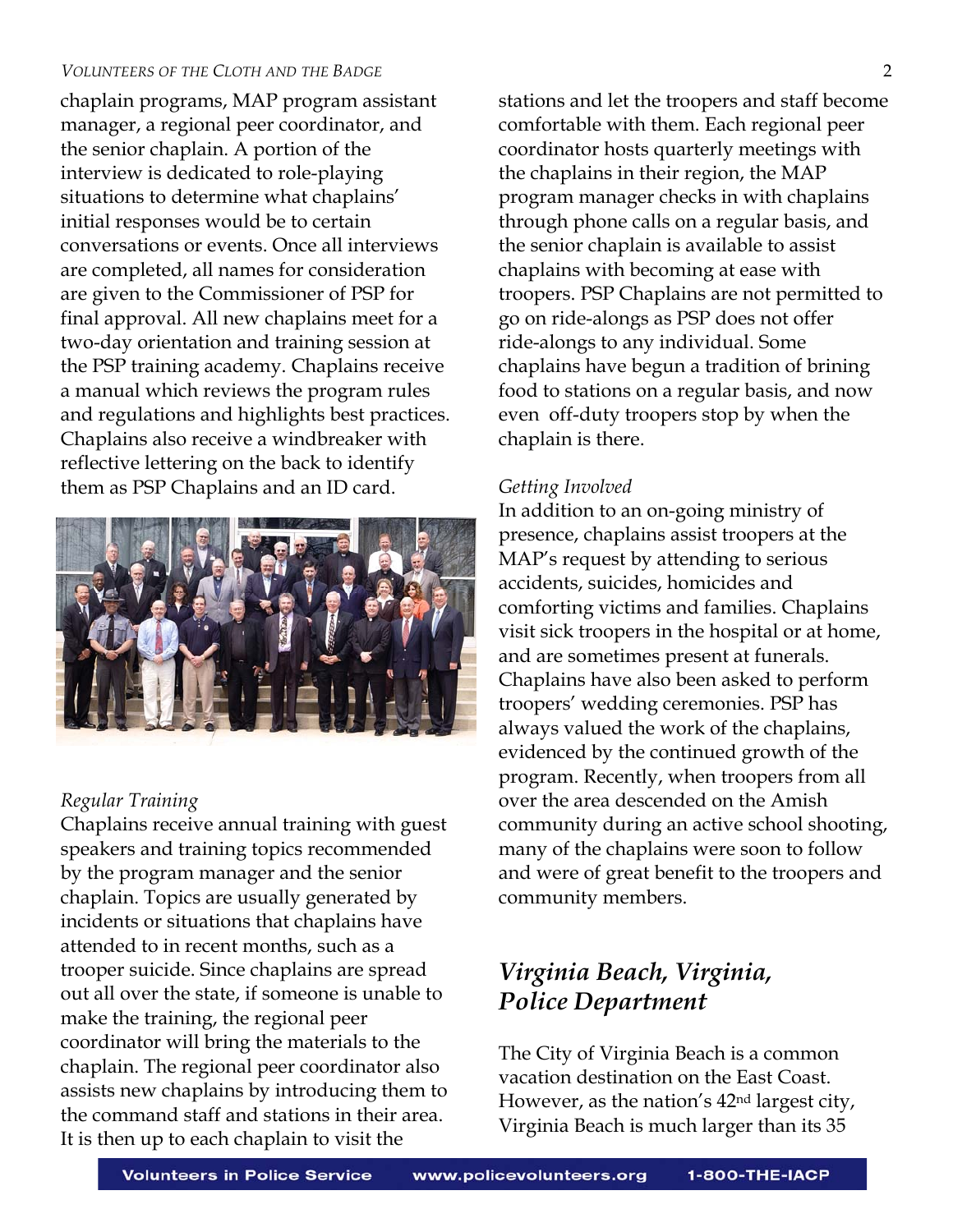miles of oceanfront real estate. The city is 310 square miles and is home to more than 435,000 people. The Virginia Beach Police Department (VBPD) protects its citizens with 816 sworn officers and 165 civilians. The department is supported by 180 volunteers and 28 chaplains. While the force of VBPD remains constant, the city receives an influx of 3.1 million visitors each year and with a large military presence, if an aircraft carrier docks, that can add another five to six thousand people to the city.

# *Evolution of the Chaplain Program*

The chaplain program has gone through many evolutions since the early 1960's to become the program it is today. The city has

also changed considerably and the chaplain program has progressed to match the needs of the department. Chaplains are on-call 24 hours a day to respond to the needs of officers. Chaplains are most commonly called out to assist with death notifications, suicides and threats of suicides, and for extreme domestic



violence situations. Chaplains may also be called to assist officers with crowd control at the oceanfront, at other special events, and when arrests are made.

# *Organization*

The chaplain program is overseen by a precinct captain who assisted chaplains formalizing the program by instituting a training academy and professionalizing the application and screening processes. While most chaplains learn of this program from

their congregants or colleagues, VBPD also places ads in a local church guide magazine.

Interested individuals complete a preliminary application and a basic records and criminal history check is conducted. Then a full application is completed along with a complete background check. An interview is conducted by a committee of sworn, non-sworn, chaplains, and civilian personnel.

# *Training and Experience*

Chaplain candidates then attend a 60-hour training academy that occurs primarily on Saturdays. VBPD allows lay persons, when commissioned by their house of faith, to be chaplains and the training academy will prepare them for this role. They also receive CPR/AED and defensive driving training. Chaplain candidates must also successfully complete one 10-hour ride-along with chaplain supervisors and two 10-hour shifts with a police field training officer. Chaplains must also attend VBPD's Citizen Police Academy within one year. Chaplains are organized into the chain of command beginning with the Chief of Police, to the captain liaison, to an administrative chaplain, to chaplain supervisors, and then chaplains. Chaplains receive ongoing training through quarterly meetings. Chaplains are also involved in VBPD's Every 15 Minutes2 presentation that allows them to practice giving death notices.

# *Seeing What Officers' See*

Chaplains are stationed out of each of VBPD's four precincts. This helps officers get to know the chaplains. VBPD provides

2The Every 15 Minutes Program offers real-life experience without the real-life risks. This emotionally charged program, entitled Every 15 Minutes, is an event designed to dramatically instill teenagers with the potentially dangerous consequences of drinking alcohol. This powerful program will challenge students to think about drinking, personal safety, and the responsibility of making mature decisions when lives are involved. For more information, visit http://www.every15minutes.com/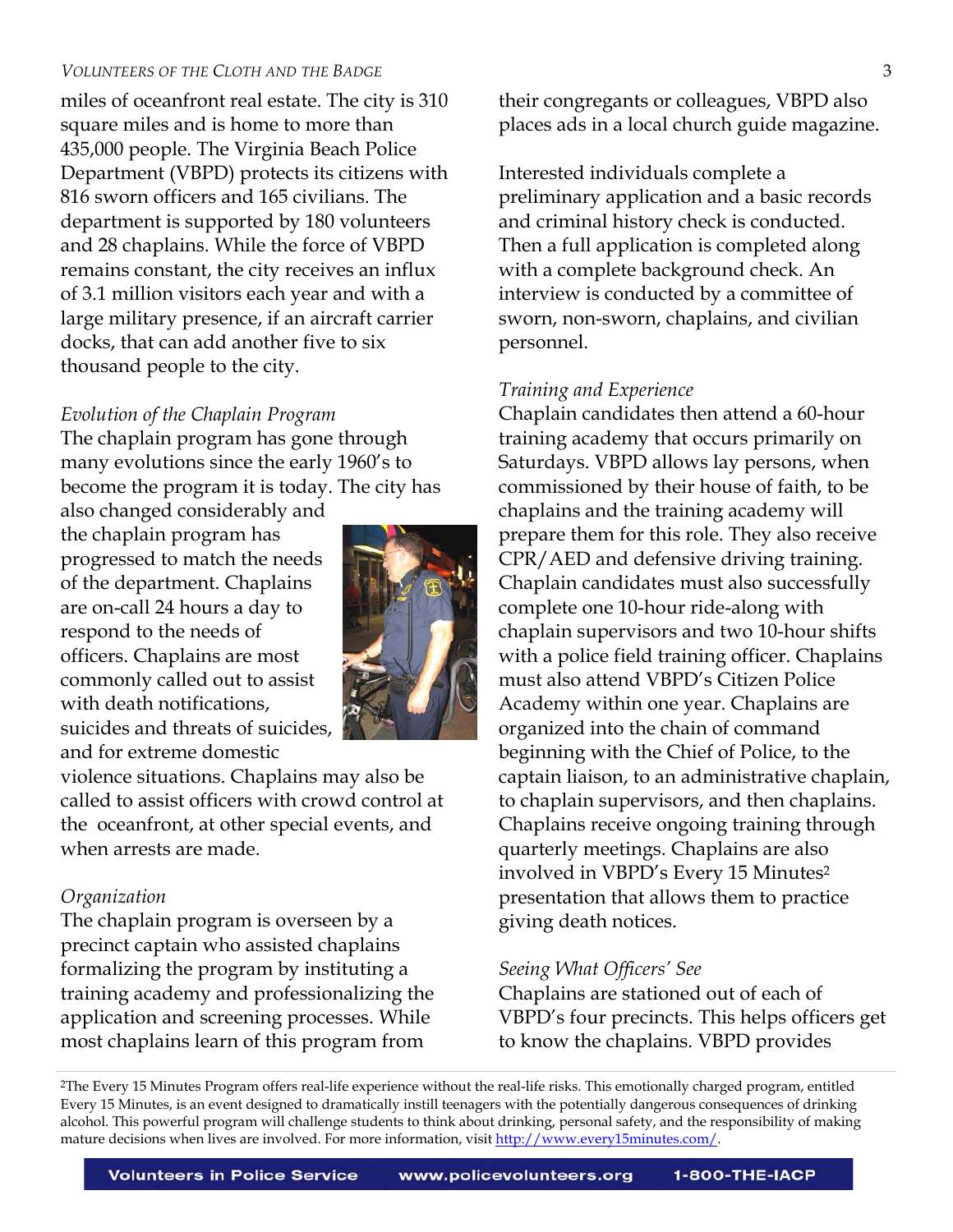uniforms to the chaplains, as well as vehicles with magnetic decals, both clearly identifying them as police chaplains. Chaplains make themselves available to officers to provide counseling or simply just to talk. Often these conversations begin during a ride-along and can continue in a neutral location. Chaplains do not have a minimum of hours they have to maintain per month. The department recognizes that depending on their role in their full-time ministry, minimum hours may be difficult for some chaplains to obtain.



Some chaplains, however, do have regular duties such as patrolling the oceanfront. At one time, Virginia Beach's oceanfront area needed every set of eyes and ears it could get to help keep it safe after the 1989 Greekfest riots. Today chaplains assist by bringing their keen eyes and training. They can often detect hostile situations, such as drunk or angry mobs, before the situation reaches a boiling point. Chaplains also direct traffic to keep pedestrians safe.

#### *The Future of the Program*

The police chaplains of the Virginia Beach Police Department are viewed as a benefit to the officers. They and command staff rely on chaplains' comforting voices and ability to listen in their time of need. The hardest call one chaplain has had to attend to was

notifying the wife of an officer that her husband was killed in the line of duty. The city recognizes the stress that being a police chaplain can bring and offers services to chaplains that will help them cope. Officers also want chaplains present during times of joy and they are often called to perform marriages and attend promotion ceremonies. The VBPD chaplain program continues to grow. It is the goal of the captain to have chaplains in every unit of this full service department.

# *York City, Pennsylvania, Police Department*

The industrial City of York, Pennsylvania dates back to the American Revolutionary War. Situated in southeast Pennsylvania, York is 80 miles west of Philadelphia and 220 miles east of Pittsburgh. York is known as the factory tour capital of the world with Harley-Davidson, Snyder's of Hanover, and Hershey's all having factories in the area. The York City Police Department maintains a roster of 110 sworn officers to protect a city of 5.5 square miles and 42,000 residents.

#### *Operations*

The community service division of the York City, Pennsylvania, Police Department oversees the Chaplains Corps. However chaplains manage day-to-day operations themselves. The York City Chaplains Corps (the Corps) began in 1983, with 15 chaplains. Since its inception, the Corps has involved 59 ministers representing 10 different dominations. Currently, the Corps has 10 active members. The Corps is on call 24 hours a day, 365 days a year, with chaplains taking 24-hour shifts. Chaplains help remove the burden of comforting victims during critical incidents as they have more time to give and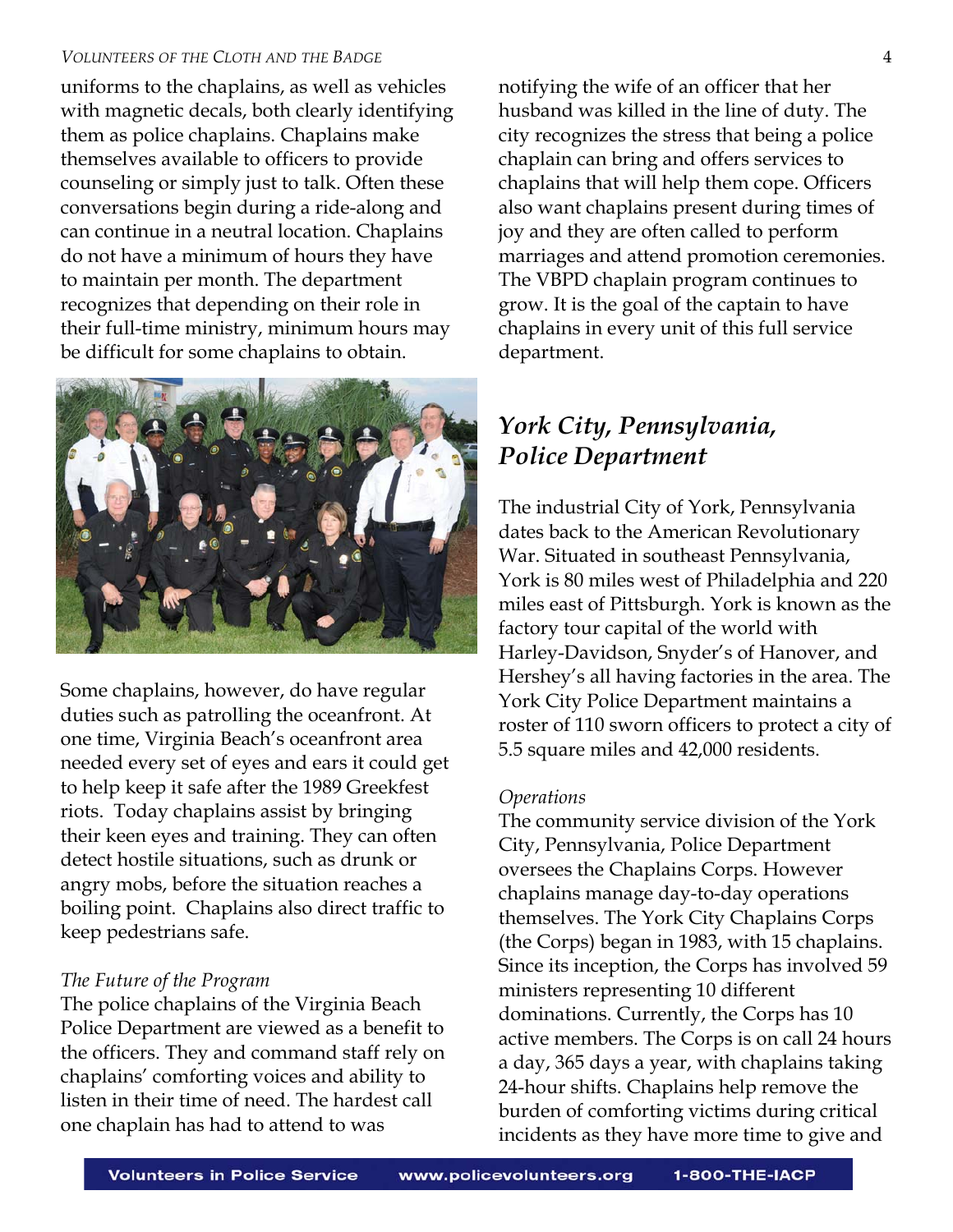are able to direct all of their attention to a victim. Chaplains also can arrange for an individual's personal pastor to come if needed. In 2008, the Corps members dedicated 8,760 hours in service to the police department and the community.

### *Recruitment and Training*

Chaplains must be ordained in their personal faith and have the permission of their place of worship to participate in the Corps. Chaplains are recruited primarily through word of mouth. Applications are reviewed by the internal affairs division of the police department. Annually, the Corps attends training sessions provided by the International Conference of Police Chaplains. The Corps meets quarterly to review and discuss any issues that arose during the previous months and to share information from the police department and community. A representative from the community service division attends the meeting and chaplains sign up for their shifts for the quarter.

#### *Always On-call*

Chaplains have a uniform provided by the department that identifies them as a police chaplain. The Corps, until recently, had a vehicle that is provided by a local car dealership. In June of 2009, the police department purchased a van specifically for the use of the chaplains. In addition, the city provides the fuel and maintenance for the vehicle. For a 24-hour shift, police dispatch can dial the on-call pager and a chaplain will contact dispatch to learn the nature of the situation and who to report to when they arrive on the scene of a critical incident. At the end of their shift, the chaplain meets the oncoming chaplain to hand over the pager and vehicle. Most times, nothing happens on a shift, but when the pager sounds, chaplains must respond. Chaplains are often called to assaults,

homicides, suicides, and delivering death notices. Chaplains keep a record of each incident they attend to. The Corps has recently switched to an electronic reporting system which has improved the reporting the process.



### *Value Added*

In the winter months, the Corps is tapped to assist the homeless find shelter on an as needed basis. Chaplains, for their own safety, do not provide transportation but do provide information to officers on available shelters and how to contact them. Chaplains also are on hand if an officer needs assistance with personal or professional matters. To foster relationships, chaplains go on self-initiated ride-alongs and offer their counseling services to officers. The community looks to the police department as an overall agent of change in the city. The department recognizes that the Corps is one way to help translate those changes to the community.